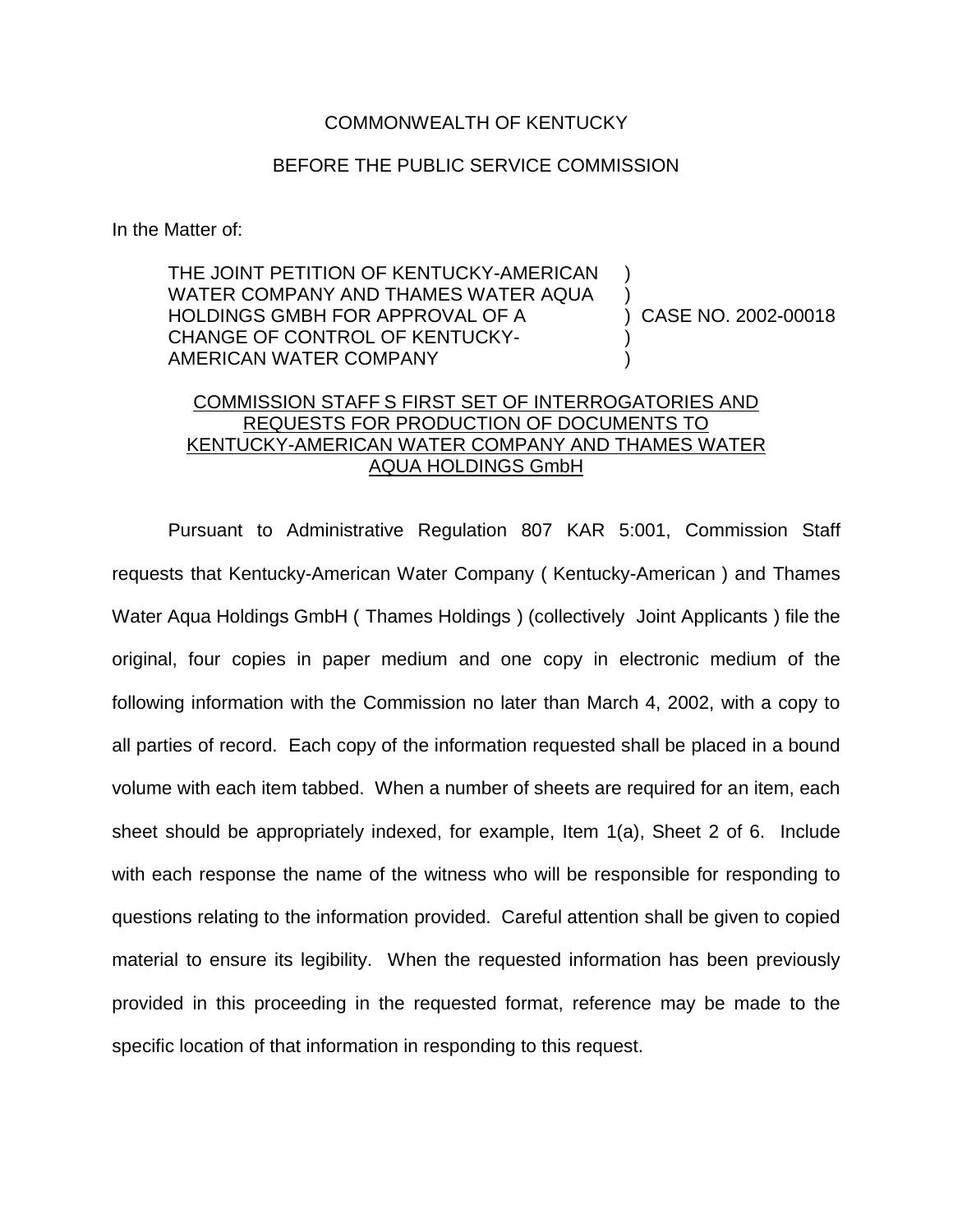1. a. State the total amount in dollars that Thames Holdings will pay for the outstanding common stock of American Water Works Company ( American Water ).

b. State the book value of American Water s outstanding common stock.

c. Provide all workpapers, show all calculations and state all assumptions used to obtain the response to Item 1(a) and (b).

2. a. State the total amount in dollars that Thames Holdings will pay for American Water s outstanding preferred stock.

b. State the book value of American Water s outstanding preferred stock.

c. Provide all workpapers, show all calculations and state all assumptions used to obtain the response to Item 2(a) and (b).

3. a. State the total amount in dollars that Thames Holdings will pay for American Water s outstanding Preference Stock.

b. State the book value of American Water s outstanding Preference Stock.

c. Provide all workpapers, show all calculations and state all assumptions used to obtain the response to Item 3(a) and (b).

4. State the estimated premium that Thames Holding is paying for all of American Water s outstanding stock. Provide all workpapers, show all calculations and state all assumptions used to estimate this premium.

5. Describe how Thames Holding will finance the proposed purchase of American Water s outstanding stock.

-2-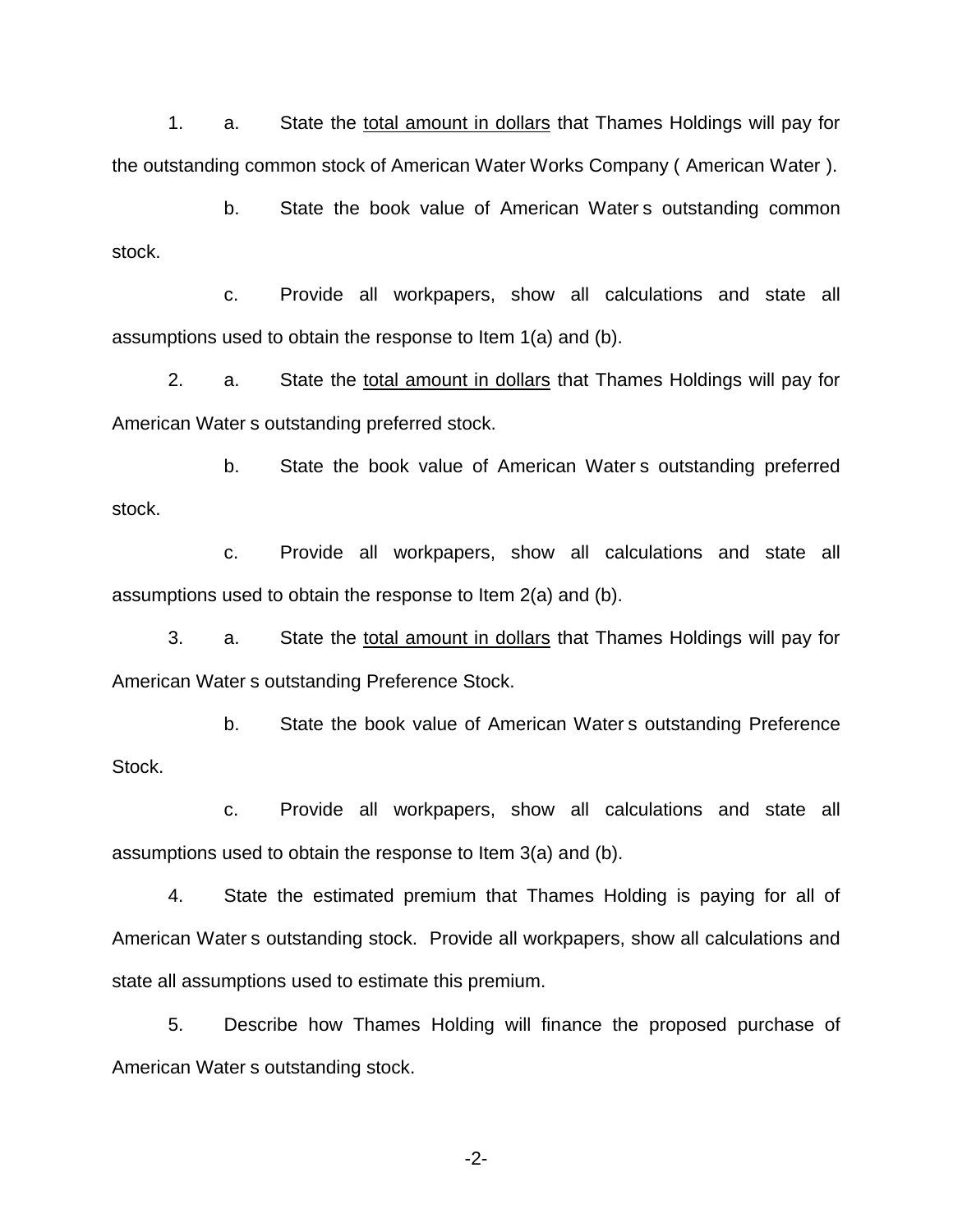6. Refer to Joint Applicants Application, Exhibit 1 ( Agreement and Plan of Merger ), Company Disclosure Schedule, Section 3.01(k)(iv).

a. Provide an analysis of the impact the proposed merger will have on each of the listed plans.

b. Provide a copy of the Form of Change of Control Agreement ( Control Agreement ) dated January 1, 2000 between American Water and its executives.

c. Explain how the terms of the Control Agreement are consistent with the Joint Applicants Response to the Commission s Order of January 30, 2002, Item 20(a).

7. Refer to Joint Applicants Response to the Commission s Order of January 30, 2002, Item 2(f).

a. Describe in detail each of Etown Corp s and Elizabethtown Water Company s expected business relationships with American Water or any American Water operating subsidiary.

b. Describe in detail all of Etown Corp s and Elizabethtown Water Company s expected business relationships with Kentucky-American.

8. Refer to Joint Applicants Response to the Commission s Order of January 30, 2002, Item 9.

a. Provide the journal entries that American Water will record if the push down accounting method is used to record the acquisition. Provide all workpapers, show all calculations and state all assumptions used to derive these entries.

-3-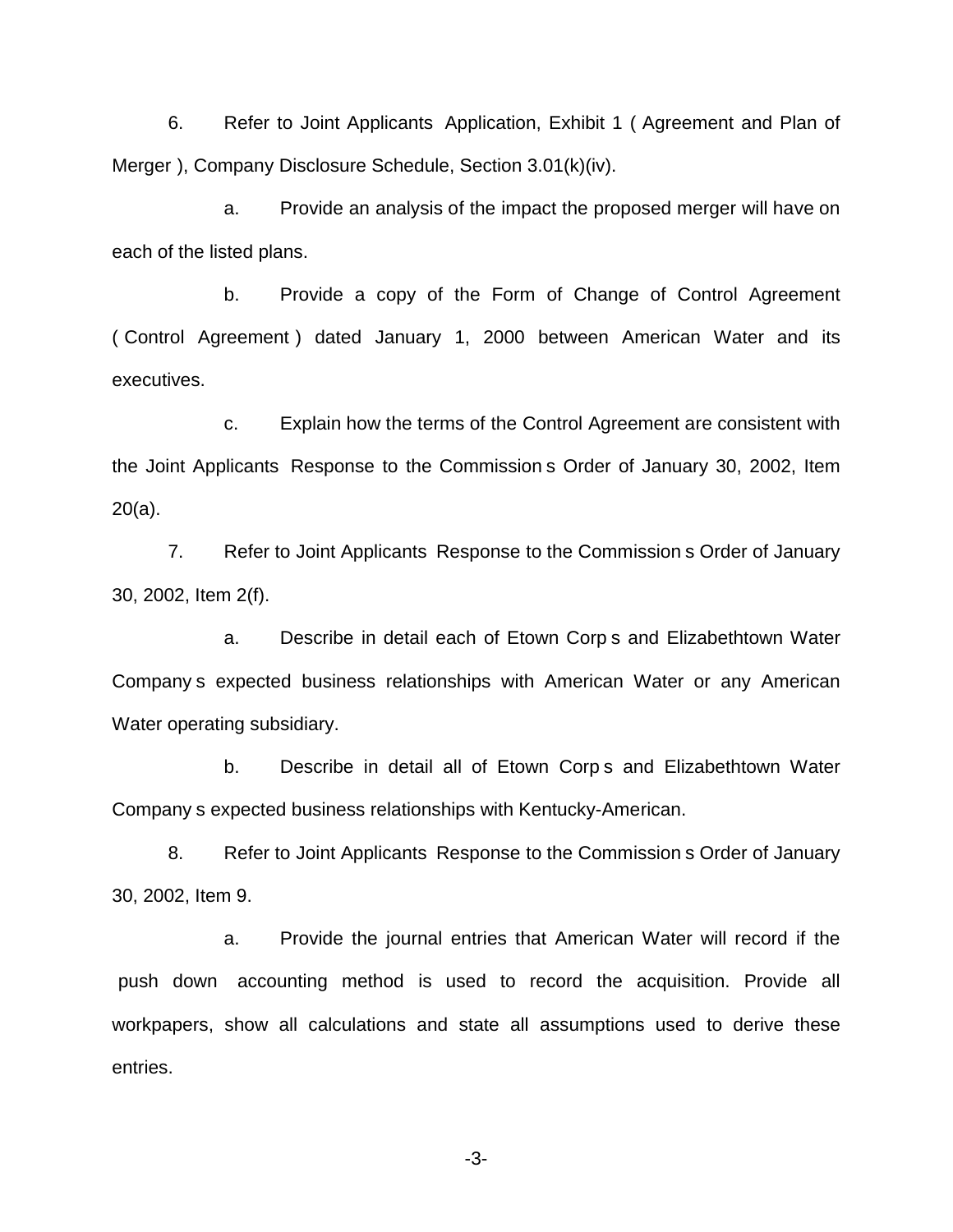b. State the amount of the acquisition cost that Kentucky-American would record if the goodwill were to be pushed down to American Water s operating subsidiaries and compare that amount to book value of Kentucky-American s outstanding stock. Provide all workpapers, show all calculations and state all assumptions used to obtain the response.

9. Refer to Joint Applicants Response to the Commission s Order of January 30, 2002, Item 10.

a. Provide an analysis of the potential growth that RWE Aktiengesellschaft ( RWE ) expects to obtain in the following areas:

- (1) External growth in the regulated water business.
- (2) Growth through the expansion of rate base.
- (3) Unregulated O&M business.
- (4) New products and services.

b. Provide all workpapers, show all calculations and state all assumptions used to prepare the Joint Applicants Response to Item 9(a).

c. Describe Thames Holdings intentions toward the acquisition of municipal water and wastewater utilities in general and in the state of Kentucky specifically.

d. State whether Thames Holdings will request from the Commission rate base recovery of goodwill (i.e., the price paid in excess of the original book value) when the assets of municipal water and wastewater utilities are acquired.

e. Identify and describe any new services, other than wastewater, that Thames Holdings can provide and that American Water is unable to provide.

-4-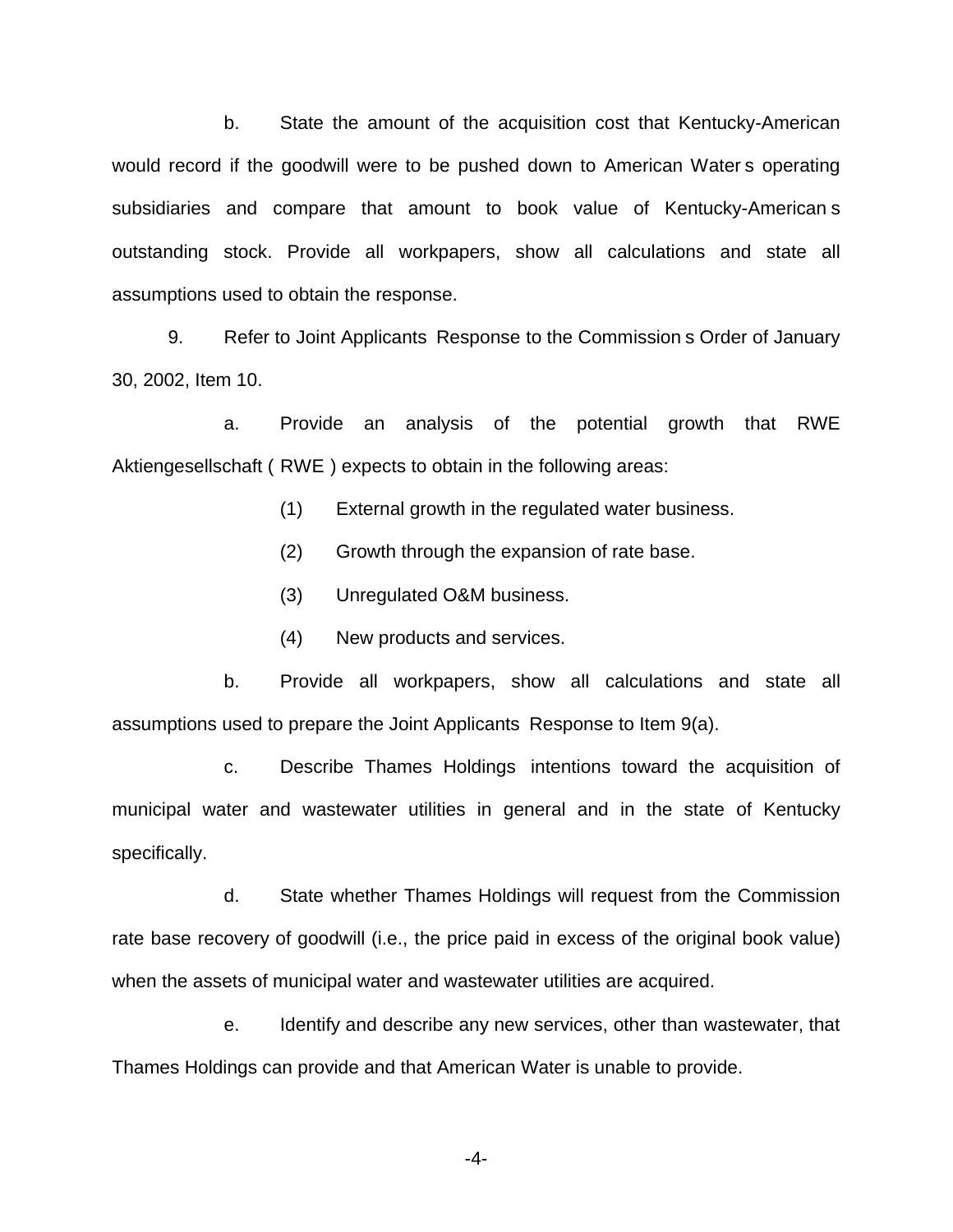10. Refer to Joint Applicants Response to the Commission s Order of January 30, 2002, Item 12. The response of RWE, Thames Holdings, American Water, and Kentucky-American was unresponsive. State whether RWE, Thames Holdings, American Water, and Kentucky-American will commit to filing the reports listed in Item 12.

11. Refer to Joint Applicants Response to the Commission s Order of January 30, 2002, Item 18(a). Provide a detailed breakdown of the \$8.5 million in merger costs that Thames Holdings had incurred as of January 31, 2002.

12. Refer to Joint Applicants Response to the Commission s Order of January 30, 2002, Item 18(b). Provide a detailed breakdown of the \$10,000 in merger costs that American Water had incurred as of January 31, 2002.

13. Refer to Joint Applicants Response to the Commission s Order of January 30, 2002, Item 18(c). Provide a detailed breakdown of the \$150 million in total transaction costs that Thames Holdings expects to incur.

14. List all changes that Thames Holdings expects will occur to Kentucky-American's projected construction budgets as set forth in Joint Applicants Response to the Commission s Order of January 30, 2002, Item 42.

15. Refer to Joint Applicants Response to the Commission s Order of January 30, 2002, Item 44(f).

a. Provide a detailed analysis of Kentucky-American s assets that have a book value in excess of \$10 million.

-5-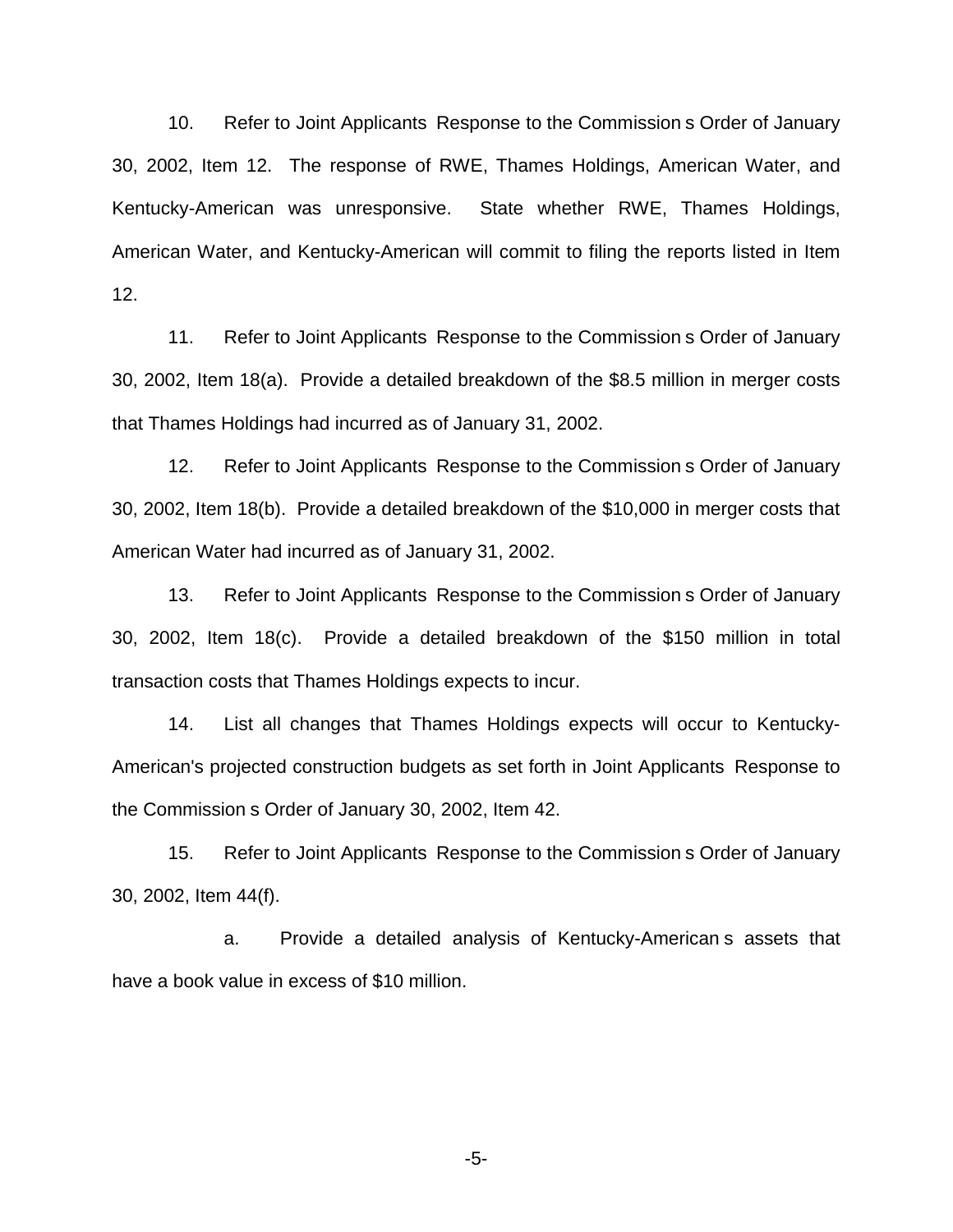b. Explain why RWE, Thames Holdings, American Water, and Kentucky-American will not make this commitment for assets whose original book value is in excess of \$1 million, but less than \$10 million.

16. Refer to Joint Applicants Response to the Commission s Order of January 30, 2002, Item 44(dd).

a. List all financial reports that Thames Holdings, upon completion of the acquisition, will be required to prepare. For purposes of this response, assume that the Commission does not impose any reporting requirements on Thames Holdings that are in addition to those currently existing in Kentucky law.

b. List all financial reports that American Water, upon completion of the acquisition, will be required to prepare. For purposes of this response, assume that the Commission does not impose any reporting requirements on American Water that are in addition to those currently existing in Kentucky law.

17. Refer to Joint Applicants Response to the Commission s Order of January 30, 2002, Item 44(oo).

a. Explain how the scope of RWE s, Thames Holdings , American Water s, and Kentucky-American s businesses will not permit their acceptance of this commitment.

b. State whether RWE, Thames Holdings, American Water, and Kentucky-American are willing to accept the commitment if it refers only to water and/or wastewater utility merger rather than utility merger. Explain.

18. Refer to Joint Applicants Response to the Commission s Order of January 30, 2002, Item 44 (ss).

-6-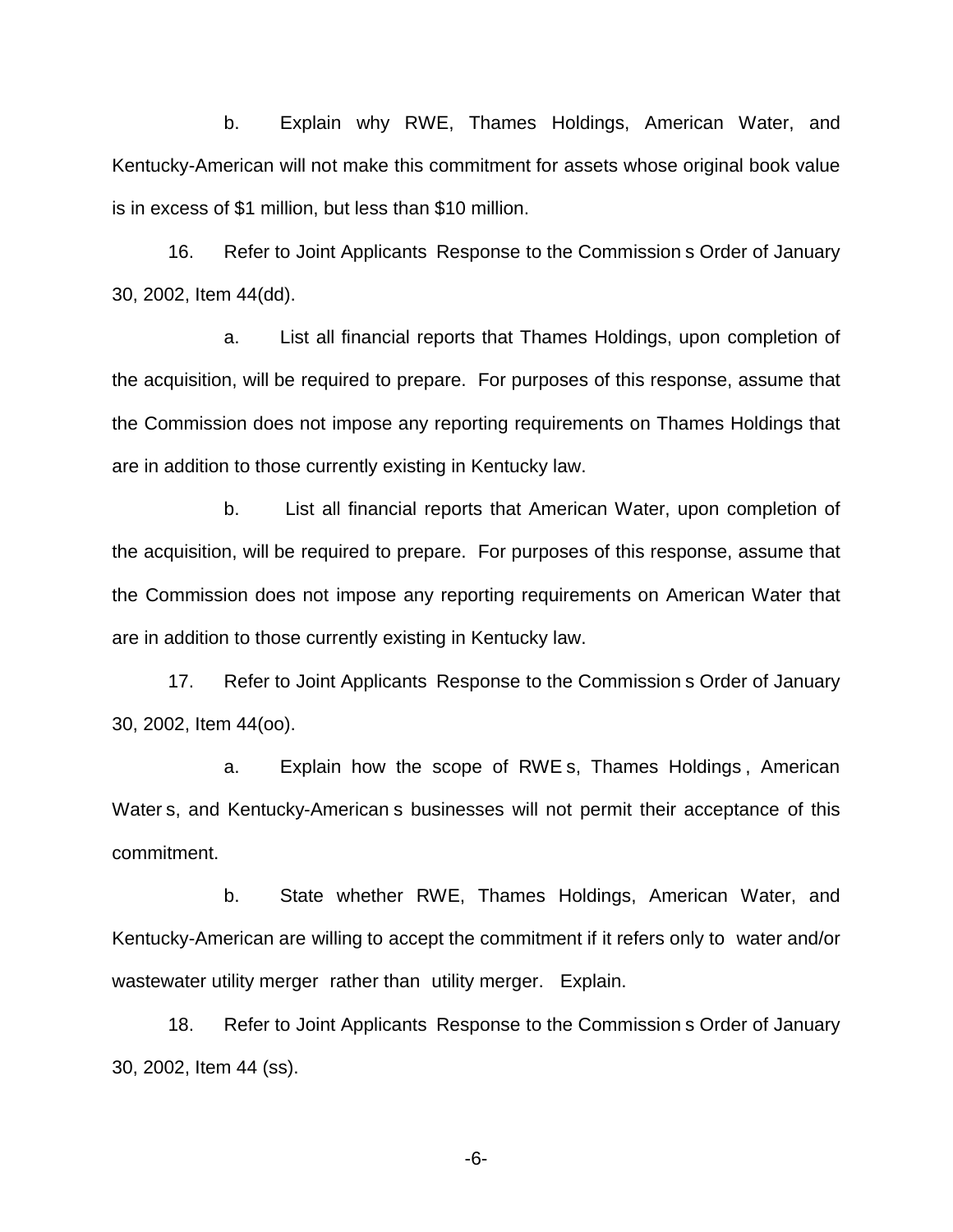a. List and describe the conditions that could be justified by a fact situation in another state that would not be reasonably transferable to Kentucky.

b. Explain why, given that the commitment in question requires Kentucky-American ratepayers to receive net benefits and conditions that are proportionate to those in other states and not necessarily the same benefits and conditions, the Joint Applicants, RWE and American Water cannot accept the commitment.

c. State the effect on the proposed transaction if the Commission conditions its approval of the proposed transfer of control on RWE s and Thames Holdings acceptance of this commitment.

19. Refer to Joint Applicants Response to the Commission s Order of January 30, 2002, Item 44 (yy).

a. List each of the generous terms to which the Joint Applicants refer in their response.

b. Provide a comparison of the benefit regimes that are in effect for each company that RWE and Thames Holdings currently own.

20. Refer to Direct Testimony of James McGivern at Question 16. State whether, in light of Thames Holdings experience and expertise in the area of security and Kentucky-American s access to such experience and expertise as a result of the proposed transfer of control, Kentucky-American now requires the asset protection charge that it proposed in Case No. 2001-00440.<sup>1</sup>

<sup>&</sup>lt;sup>1</sup> Case No. 2001-00440, Proposed Revisions to the Filed Rate Schedules of Kentucky-American Water Company to Permit the Assessment of an Asset Protection Charge.